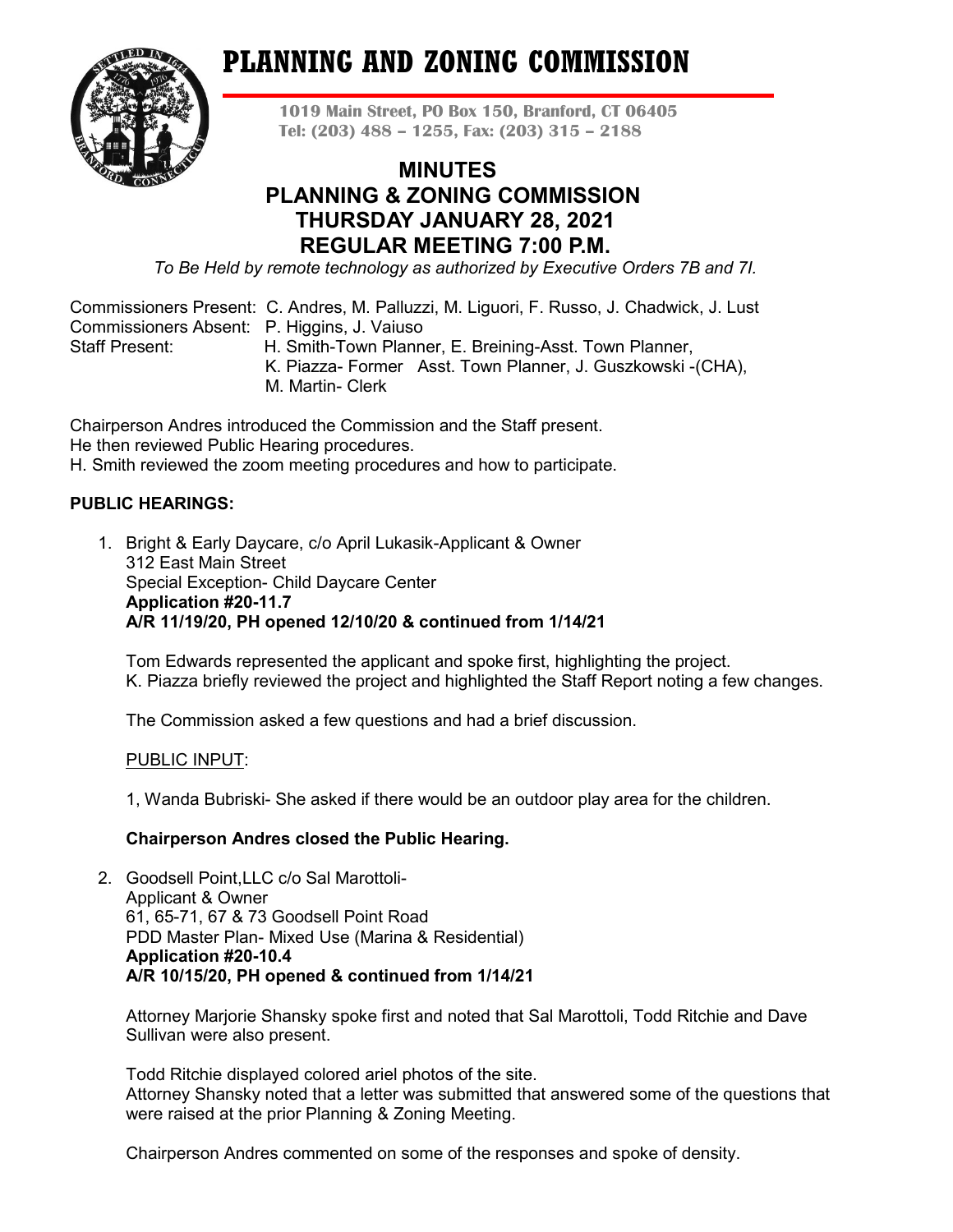John G/// highlighted the Staff Report. The Commissioners had a brief discussion.

It is noted for the record that Commissioner John Lust and Commissioner Joe Vaiuso are recused from this application.

Commissioners P. Higgins and Massimo Liguori are seated for them.

## PUBLIC INPUT:

- 1. John Sousous Said he brought his boat over to the marina and the owners did a nice job bringing it back to life. He felt it was a good addition to Branford.
- 2. Pamela Roy- 60 Featherbed Lane- She was concerned about flooding, sea level rise and density.

She hoped the builders had considered these issues. She also talked of trees and noted there are rules that prevent cutting and they should be enforced. She also spoke of the fifteen thousand dollar payment in exchange of affordable housing units. She was unclear on that.

- 3. Beverly Willis (Architect & Planner) She noted she worked on major housing projects all across the United States. She talked about the site plan and gave some comments.
- 4. Lisa Redman- (lives on Goodsell Point Rd.) She asked about the square footage of the houses, are they affordable housing? She is unclear. She said 15 houses that are proposed is over development of the site.
- 5. Wanda Bubriski- (Short Beach Resident) She asked the Commission to consider the environmental concerns. She mentioned section 6.5 of the regulations that referred to parking. She asked what the parking lot material was. She asked the developers to look into pervious surfacing for developments.
- 6. Pamela Roy- noted that the town lost the Parkside Village project application. She asked about the money in lieu of the affordable units.
- 7. Michelle Sugg (Goodsell Point RD.) She said she is a 30 year resident of the street and was concerned about traffic. She also noted the density is very concerning. She asked the Commission to consider the quality of life.
- 8. Shirley McCarthy- Spoke of her concerns regarding rising sea levels noting it will be a problem in the future and cost Branford.

Todd Ritchie and Dave Sullivan responded to some of the questions raised.

## **Chairperson Andres noted this item is continued to the 2/18/21 meeting.**

The Commission took a 10 minute break at 9:28 pm.

3. John Petrofsky-Applicant Virginia C. Borgia-Owner 8 Sawmill Road Special Exception-for Grading (Section 6.8) **Application #20-12.2 A/R 12/10/20, PH set for 1/28/21** *(Applicant has requested continuance to a future Commission meeting)*

**Chairperson Andres opened the Public Hearing and announced it is continued to the 2/18/21 meeting.**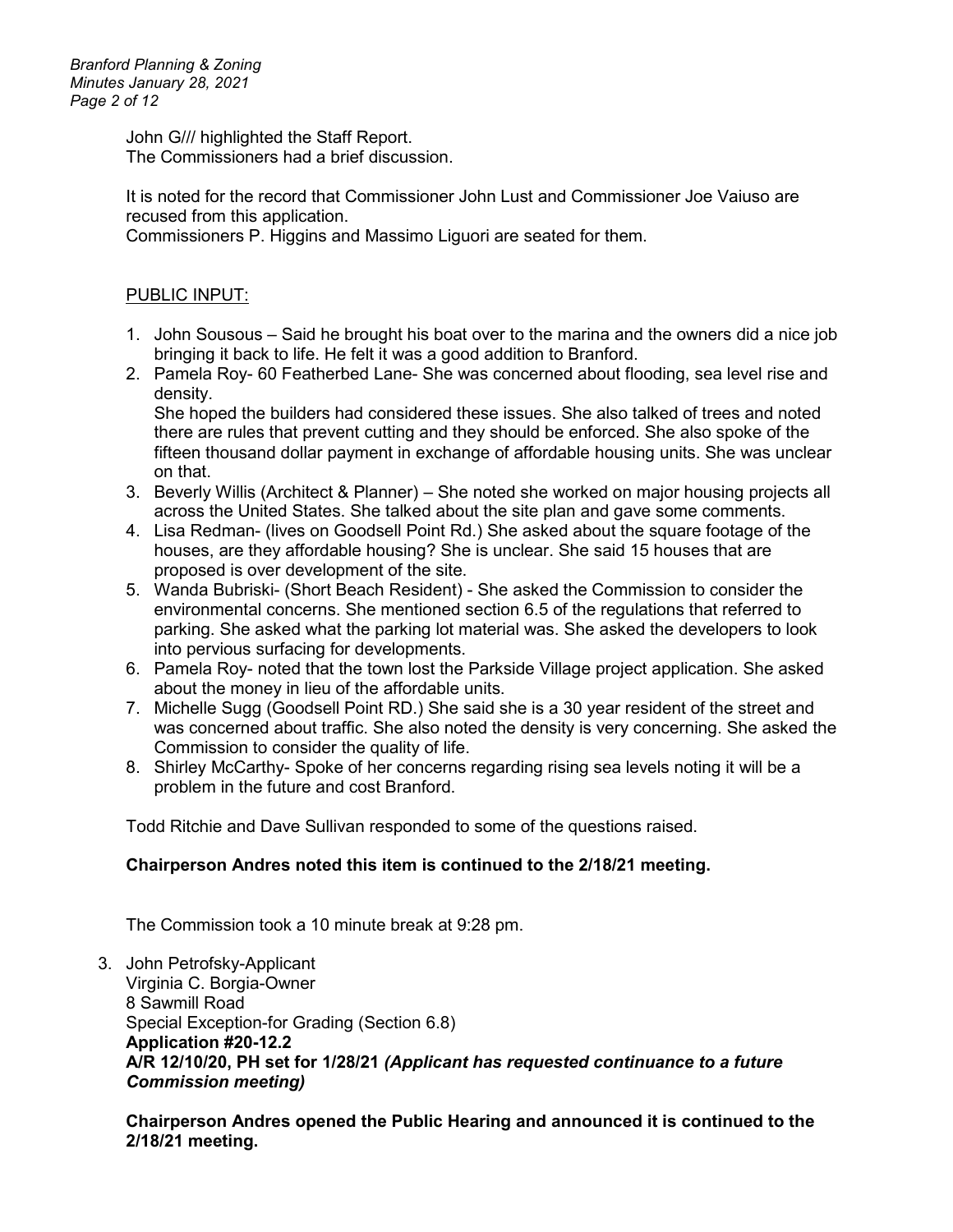*Branford Planning & Zoning Minutes January 28, 2021 Page 3 of 12*

> 4. Tracey Milles - Applicant & Owner 148-172 Main Street PDD/Master Plan Modification-Change first floor use from Office to Residential **Application #20-11.9 A/R 11/19/20 & PH set for 1/28/21**

Phil Carloni (Realtor) represented the applicant explaining that this building was a part of the Sterling Ridge PDD and is currently for sale. The applicant would like to make the first floor into a residential use. The second floor currently has 2 residential units. He noted there would be no external or structural changes to the building.

PUBLIC INPUT: No one spoke.

#### **Chairperson Andres closed the Public Hearing.**

5. Nicole Gerosa-Applicant & Owner 23-25 Linden Avenue Special Exception- for Grading (Section 6.8) **Application #21-1.1 A/R 1/14/21 & PH set for 1/28/21**

This application was discussed with application #20-11.11 (Coastal Site Plan).

J. Pretti (Criscuolo Engineering) represented the applicant and spoke explaining the project entails tearing down the existing house and rebuilding a new house and garage. He highlighted the site plan and the DEEP comments.

PUBLIC INPUT: No one spoke.

#### **Chairperson Andres closed the Public Hearing.**

6. Lisa L. Lattanza-Applicant & Owner 243 Linden Avenue Special Exception- Grading (Section 6.8) **Application #21-1.3 A/R 1/14/21 & PH set for 1/28/21**

This application was discussed with application # 20-12.3. John Gabel (Ct Consulting Engineers) spoke first highlighting the application. He explained the project is a proposed house demolition and rebuild of a single family house with a new deck.

John Guszkowski (CHA) reviewed the staff report written by his colleague.

#### PUBLIC INPUT:

1. Lisa Lattanza (Applicant) Mentioned LOMA and spoke of the tree in the backyard and the bamboo.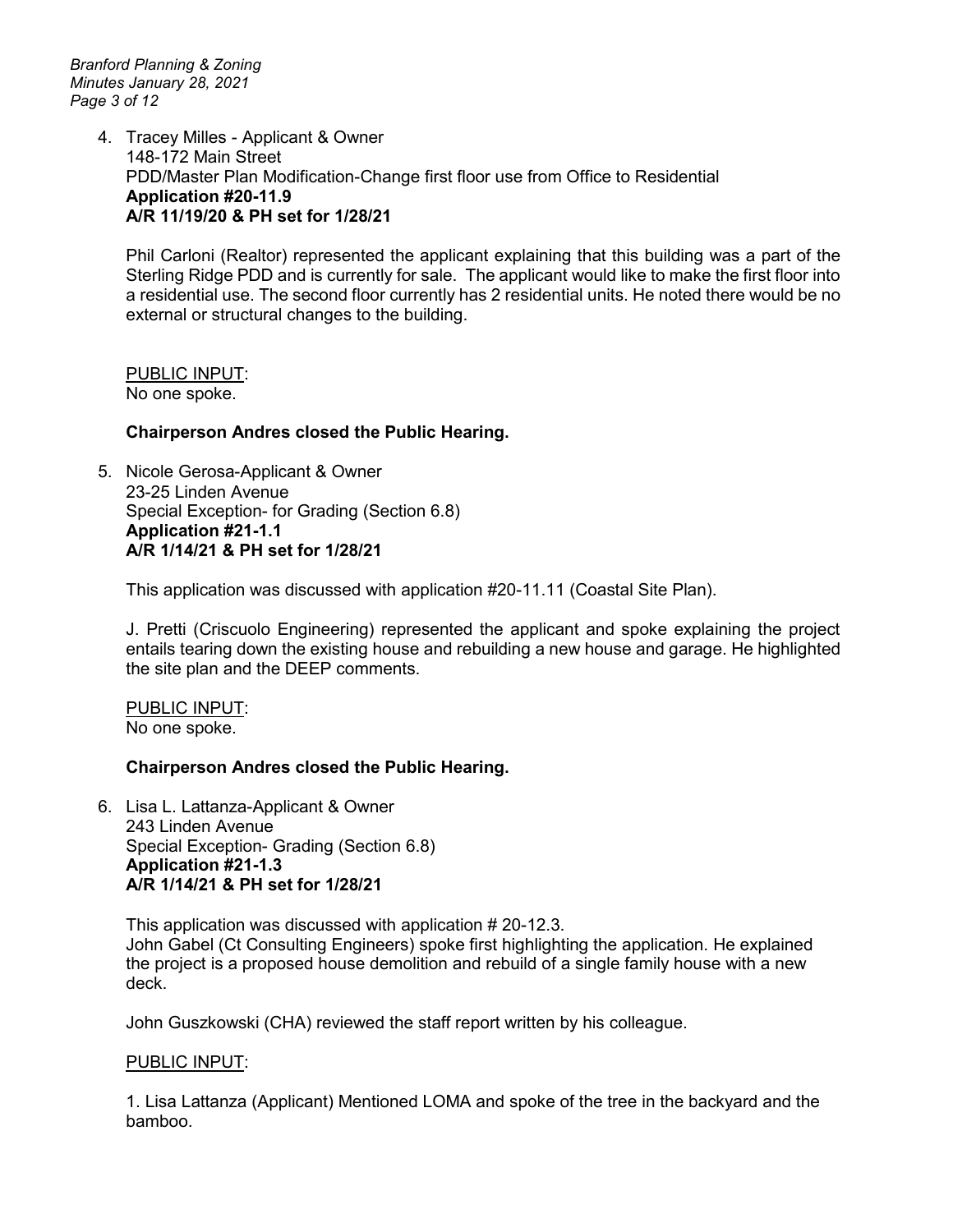*Branford Planning & Zoning Minutes January 28, 2021 Page 4 of 12*

> 2. Mr. & Mrs. Sinatra (abutters) said they are happy with the project. They said they are concerned about drainage and noted the grading will increase the water runoff. They asked if they could be assured that it will be addressed.

#### **Chairperson Andres closed the Public Hearing.**

#### **MINUTES: 12/3/20 & 1/14/21**

J. Lust made a motion to approve the 1/14/21 meeting minutes.

J. Chadwick seconded the motion which passed unanimously.

#### **CORRESPONDENCE:**

H. Smith read a letter that was submitted by the listing agent of 573 East Main Street.

She noted that this parcel was a PDD (Planned Development District). She asked the Planning &

Zoning Commission if this designation was still in effect for this property.

The Commission discussed this briefly and the consensus was the Town Attorney should review it

## **RETURN TO TABLE:**

1. Bright & Early Daycare, c/o April Lukasik-Applicant & Owner 312 East Main Street Special Exception- Child Daycare Center **Application #20-11.7 A/R 11/19/20, PH opened 12/10/20 & continued from 1/14/21 J. Chadwick made a motion to approve the application with the Findings & Conditions below:**

#### FINDINGS:

- 1) Subject to compliance with the conditions listed below, the Commission finds, based on the Testimony and application materials presented, that the proposed use of the property is consistent with the Special Exception Criteria per section 9.8.
- 2) Subject to compliance with the conditions listed below, the Commission finds, that reduced number of parking proposed to be installed will adequately serve the proposed development.
- 3) Subject to compliance with the conditions listed below, the Commission finds, that the applicant has demonstrated excellence in landscaping design per section 6.3.L (2) and waives the required landscaping per section 6.3.

#### CONDITIONS:

1) No lighting with a light source greater than 900 lumens shall be installed without staff or Commission approval as may be appropriate. To reduce glare, all existing fixtures shall be demonstrated to meet the IES full-cutoff definition unless they are emergency light or very low-level accent lights (less than 900 lumen output-less than an incandescent 100-watt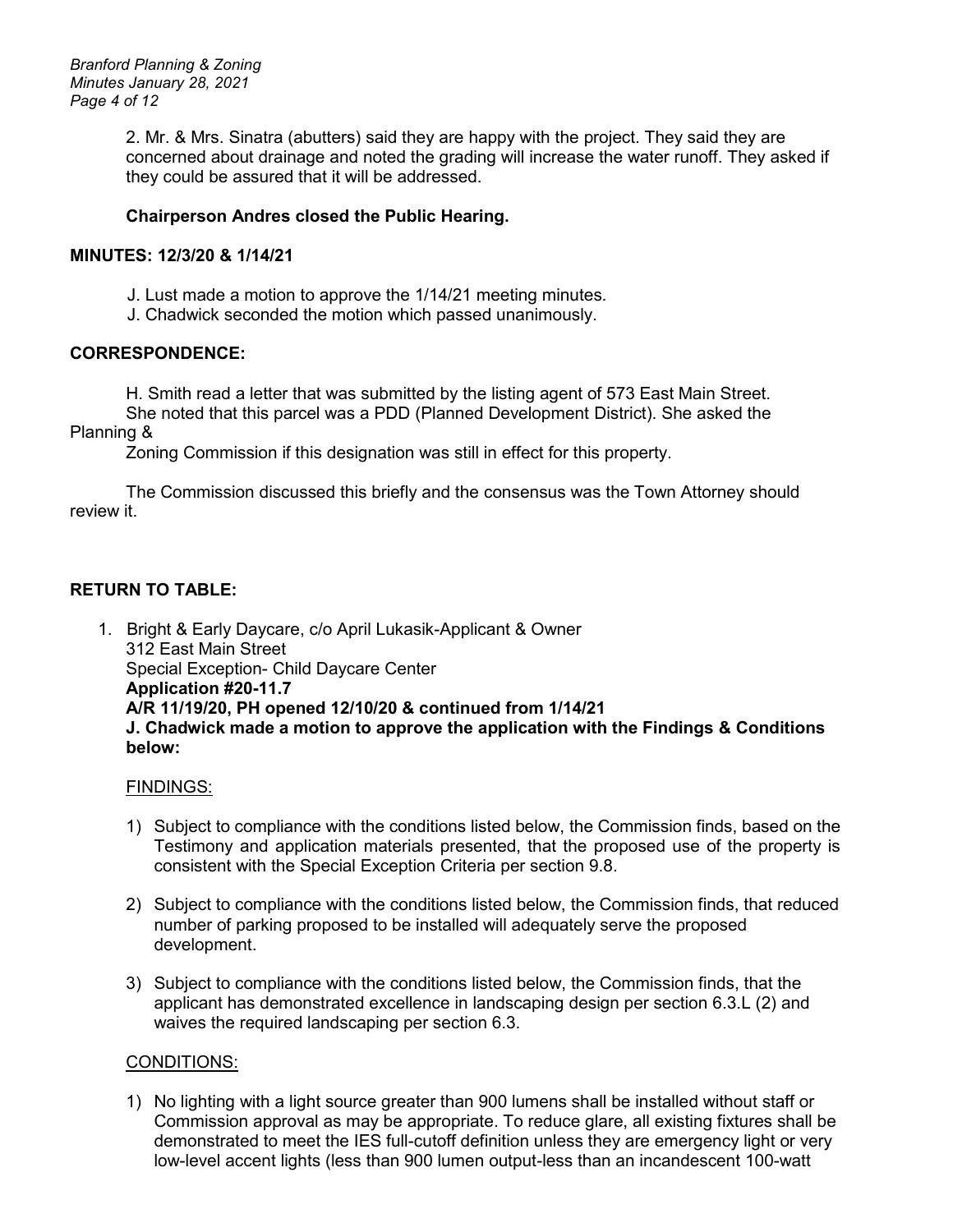bulb). Fixed, not adjustable, arm mounts shall be used for all fixtures. The correlated color temperature of the light source for all exterior fixtures shall be no greater than 3,000 degrees Kelvin.

- 2) Per Section 6.5J.3 of the Zoning Regulations, the owner, his or her heirs or successors and assigns shall install such remaining parking spaces within six (6) months of the date of any request of the Commission to do so. A note shall be added to the site plans stating this requirement.
- 3) To ensure continued compliance with the Zoning Regulations (Section 6.3) all landscaping must be maintained as an on-going requirement of this approval to ensure survival of the landscaping. Any landscaping element that does not survive or that becomes significantly damaged must be replaced in-kind.
- 4) Erosion and sediment control measures shall be installed prior to the issuance of a zoning permit or zoning authorization of a building permit.
- 5) The bulk chart shall be amended to reflect the current bulk standards of the district, as of the date of this application.
- 6) The parking chart shall be amended to reflect the parking spaces required and proposed are 7.
- 7) A full-size plan with the modifications required by these conditions shall be submitted prior to the issuance of a zoning permit or zoning authorization of a building permit.

## **J. Lust seconded the motion which passed unanimously.**

2. Tracey Milles - Applicant & Owner 148-172 Main Street PDD/Master Plan Modification-Change first floor use from Office to Residential **Application #20-11.9 A/R 11/19/20 & PH set for 1/28/21**

#### **M. Palluzzi made a motion to approve the application with the Findings and Conditions below:**

## Finding:

- 1. The Commission finds that the proposed modification to the Sterling Ridge Planned Development District (Sterling Ridge PDD) uses as proposed in this application for the property known as 148-172 Main Street is consistent with and conforms to Section 5.4.A of the Zoning Regulations, Section 9.10.F of the Zoning Regulations, the Comprehensive Plan of Development of the Town of Branford (the "Comprehensive Plan") and that the 2019 Plan of Conservation and Development of the Town of Branford (the "POCD") has been considered in the rendering of a decision on this application.
- 2. The Commission also finds, in accordance with Section 9.10.F of the Regulations, that:
	- a. Another existing zoning district could not be appropriately established to accomplish such purposes;
	- b. The petitioner has provided, where appropriate, for the continued maintenance of the development in general, including those open space and recreational areas not dedicated for general public use: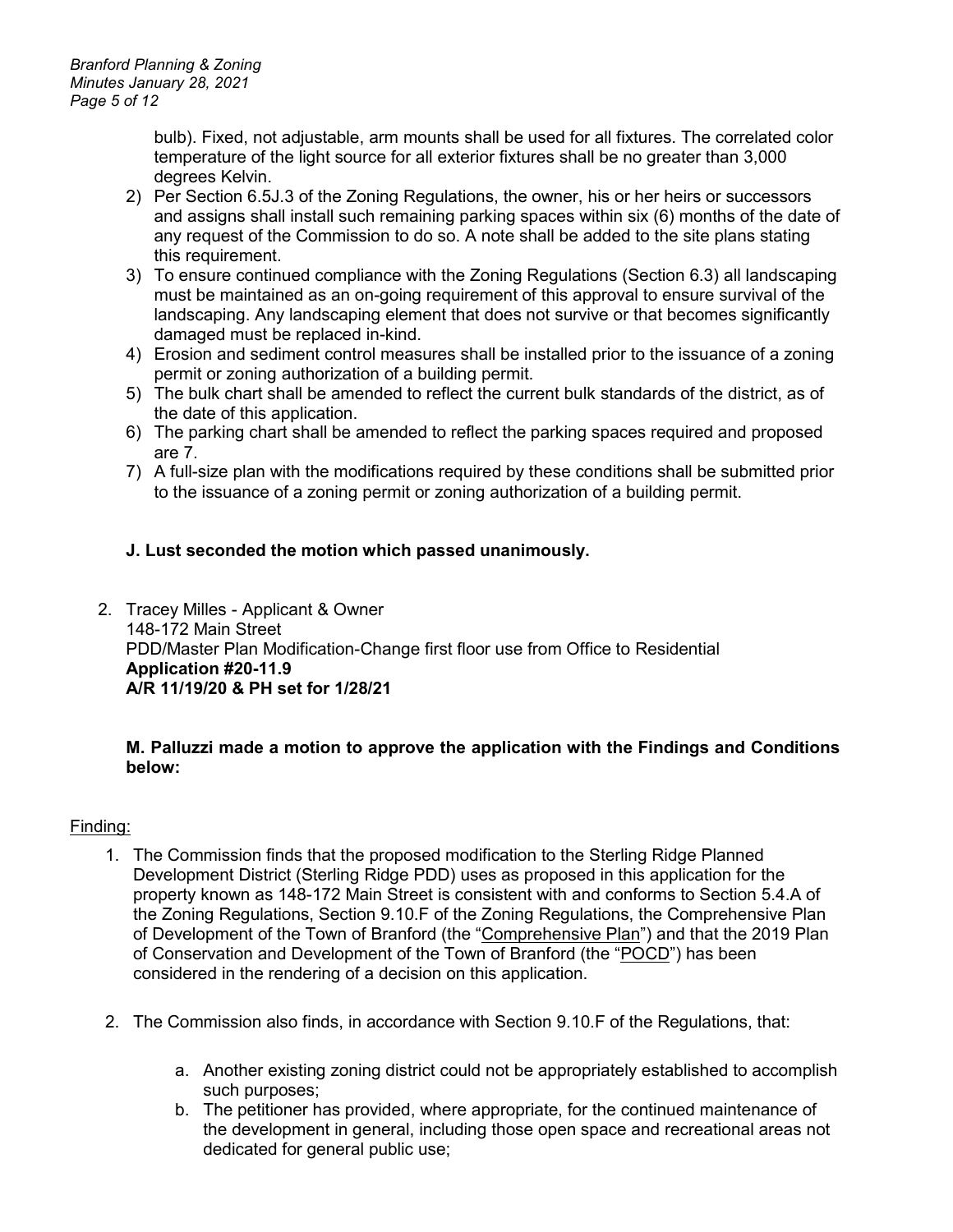- c. The streets and drives will be suitable and adequate to accommodate anticipated traffic and projected development intensity will not generate traffic in such amounts as to overload the street system in the area;
- d. The existing and proposed utility services are adequate for the proposed development and the utilities and drainage have been so arranged as to not overburden the capacity of the facilities connected therewith.
- 3. In issuing this approval the Commission notes and relies upon the following:
	- a. That the February 1, 2007 Planning and Zoning Commission approval ("2007 approval") remains in full force and effect.
	- b. The property was redeveloped in accordance with the 2007 approval and is currently in conformance with it with the exception of landscaping and lighting which will be addressed through a subsequent Site Plan application or rectified prior to the issuance of any zoning Permit or zoning authorization for the issuance of a Building Permit for the use proposed by this application.
	- c. The historic building is reported to have been adaptively reused and rehabilitated in accordance with the twenty-three itemized requirements and other provisions of a *Settlement Agreement* in the matter of *Branford Historical Society et alia v. Branford Planning and Zoning Commission, et alia* dated 10/1/2006 and is expected to remain in compliance with this agreement.

## Conditions:

- 1. No Zoning Permit or zoning authorization for the issuance of a Building Permit the property shall be restored into conformance with the plans as approved plans associated with the February 1, 2007 Commission approval of application #07-1.3 particularly with respect to the landscaping or a bond proposed and approved to ensure same and the non-conforming lighting fixture mounted on the rear of the building removed.
- 2. No additional signage or new or replacement lighting shall be installed without Planning or Zoning Commission approval, or that of its staff whichever may be appropriate, for compliance of the proposed signage or lighting with the Zoning Regulations.
- 3. To ensure continued compliance with the Zoning Regulations (Section 6.3) all landscaping must be maintained as an on-going requirement of this approval to ensure survival of the landscaping. Any landscaping element that does not survive or that becomes significantly damaged must be replaced in–kind.
- 4. Failure to adhere to any of the Conditions of this approval may be considered by the Commission to constitute sufficient grounds for the revocation of this approval.

#### **J. Chadwick seconded the motion which passed unanimously.**

**5.** Nicole Gerosa-Applicant & Owner 23-25 Linden Avenue Special Exception- for Grading (Section 6.8) **Application #21-1.1**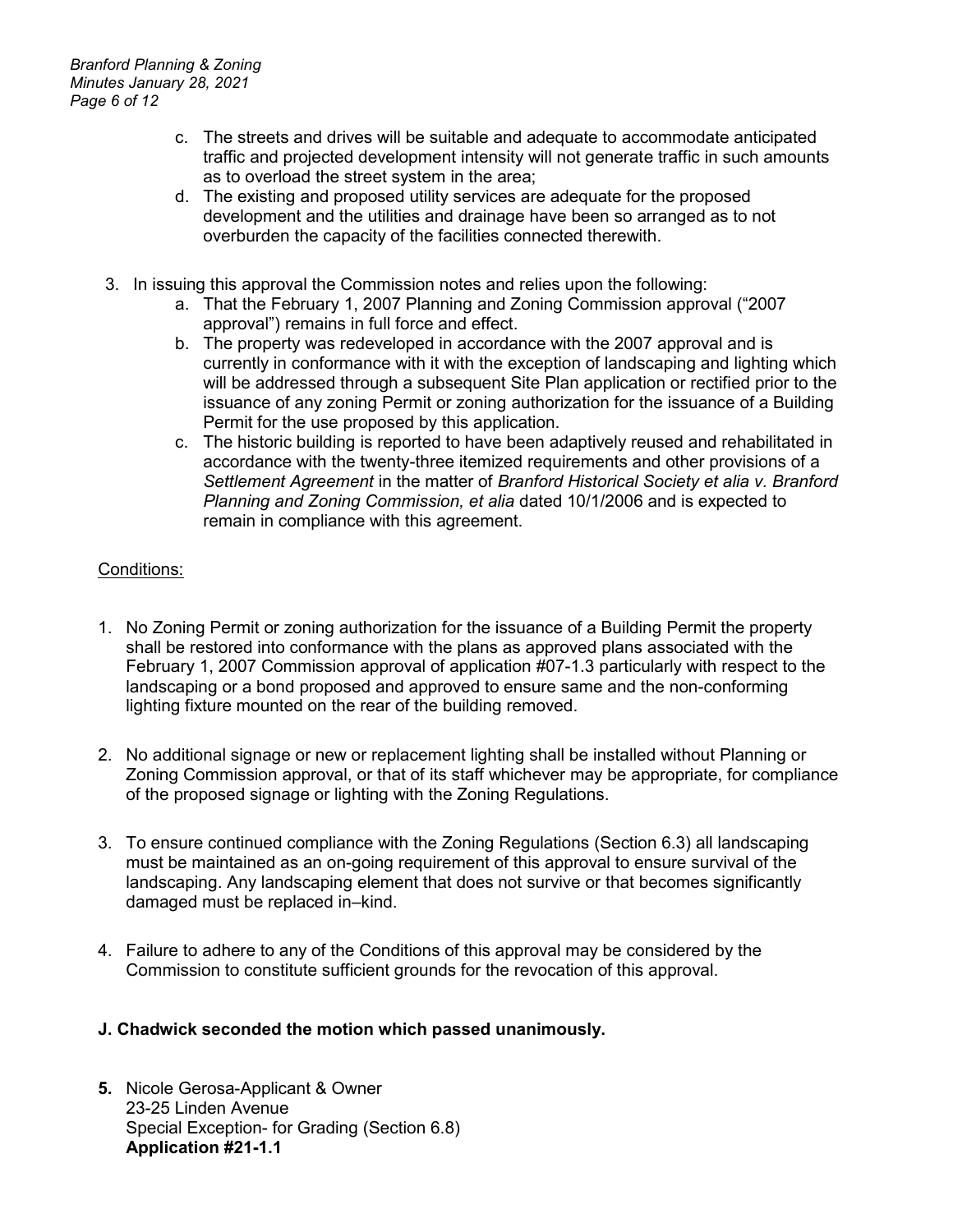*Branford Planning & Zoning Minutes January 28, 2021 Page 7 of 12*

#### **A/R 1/14/21 & PH set for 1/28/21**

**6.** Nicole Gerosa (Trustee)-Applicant & Owner 23-25 Linden Avenue Coastal Site Plan-Demo & Rebuild Single Family House **Application #20-11.11 A/R 12/10/20 & Tabled from 1/14/21**

#### **J. Lust made a motion to approve Application #21-1.1 & #20-11.11 with the Findings and Conditions below:**

#### **FINDINGS:**

- 1. The Coastal Site Plan is consistent with the goals and policies of the Coastal Area Management Act (CGS Section 22a-92) and incorporates conditions and modifications necessary to mitigate adverse impacts on coastal resources and any future water dependent activities.
- 2. Subject to compliance with the conditions listed below, the Commission finds, based on the testimony and application materials presented, that the proposed use of the property is consistent with the Special Exception Criteria, per sections 6.8 and 9.8.

#### **CONDITIONS:**

- 1. Prior to the start of construction or any earth disturbing activity, erosion control measures shall be installed to the satisfaction of the Zoning Enforcement Officer and maintained throughout the project.
- 2. Prior to the start of any construction of earth disturbing activities, a Soil and Erosion Control Financial Guarantee in favor of the Town of Branford pursuant to Section 6.8.F.1 of form, content, and amount as determined by the Town Planner or Zoning Enforcement Officer as he may be advised by the Town Engineer and the Town Counsel, except that this financial guarantee shall not be in the form of a surety bond, shall be submitted.
- 3. The Special Exception approval under Section 6.8 granted with the approval of this application shall expire one-year from the date of decision on this application unless renewed by the Commission pursuant to Section 6.8.L.
- 4. No disturbance shall take place beyond the northern side of the existing sanitary sewer easement.
- 5. Prior to the commencement of construction activities DEEP comments shall be incorporated into the proposed project to the satisfaction of the Town Planner or his designee when such comments are also found to be required to satisfy zoning requirements.
- 6. Architectural Drawings shall be submitted as part of any building permit and reviewed by the Town Engineer to ensure flood compliance.
- 7. Upon completion of any earth moving activity approved by the Commission, a final as-built plan, prepared and sealed by a Connecticut-licensed land surveyor and in sufficient detail to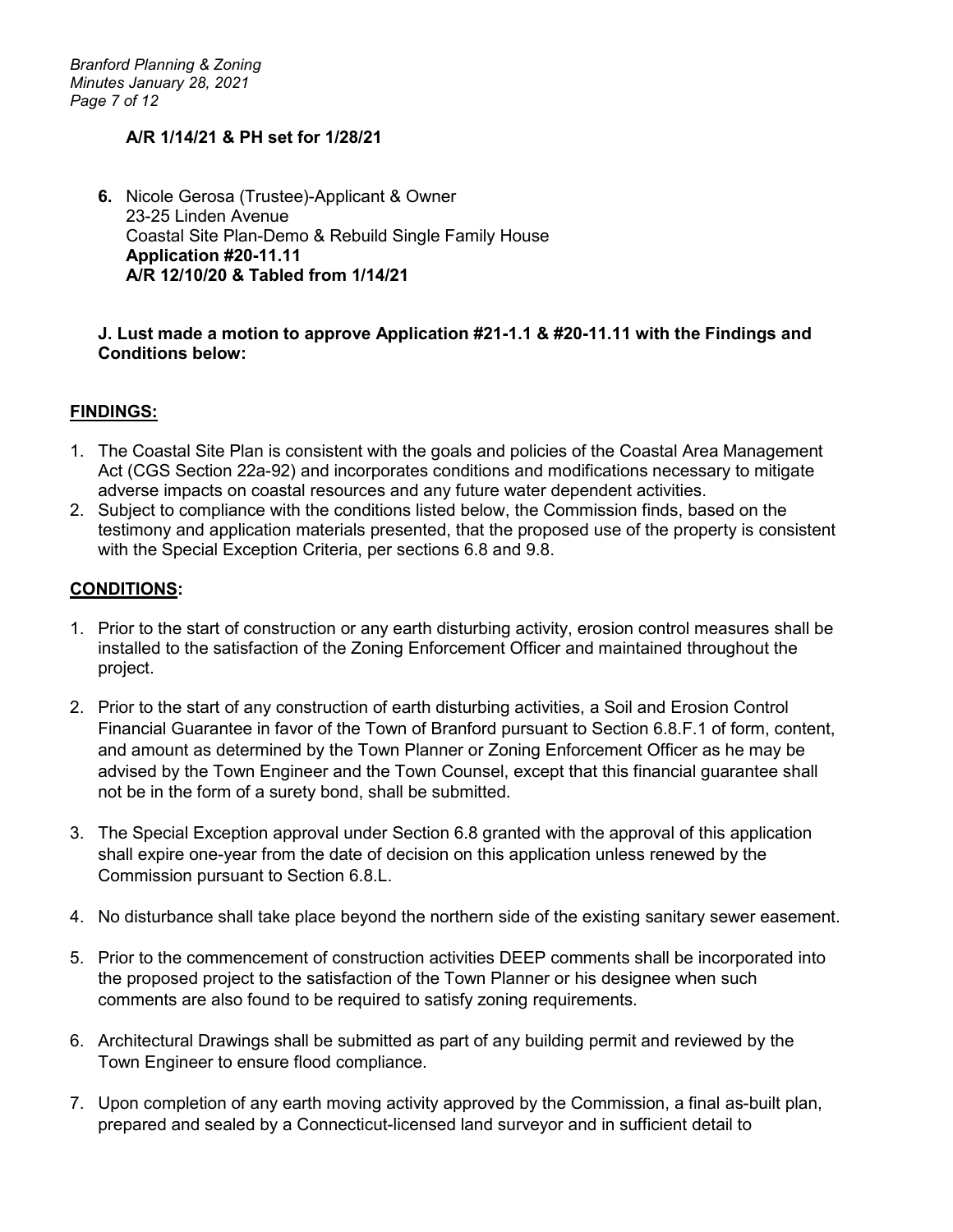*Branford Planning & Zoning Minutes January 28, 2021 Page 8 of 12*

> demonstrate compliance with the approved permit, shall be submitted to the Town Engineer for approval. No financial guarantee shall be returned until such as-built plan has been approved.

## **J. Chadwick seconded the motion which passed unanimously.**

- 8. Lisa L. Lattanza-Applicant & Owner 243 Linden Avenue Special Exception- Grading (Section 6.8)  **Application #21-1.3 A/R 1/14/21 & PH set for 1/28/21**
- **9.** Lisa L. Lattanza-Applicant & Owner 243 Linden Avenue Coastal Site Plan- Demo & Rebuild a Single Family House **Application #20-12.3 A/R 1/14/21 & Tabled from 1/14/21**

#### **J. Chadwick made a motion to approve Application #21-1.3 and Application #20-12.3 with the Findings and Conditions below:**

#### FINDINGS:

- 1) The Coastal Site Plan is consistent with the goals and the policies of the Coastal Management Act and incorporates conditions and modifications necessary to mitigate adverse Impacts on coastal resources and any future water dependent activities.
- 2) Subject to compliance with the conditions listed below, the Commission finds, based on the testimony and application materials presented, that the proposed use of the property is consistent with the Special Exception criteria, per Sections 6.8 & 9.8.

#### CONDITIONS:

- 1) The Plans should be resubmitted by the Town with and endorsed by a licensed architect or professional engineer to ensure compliance with all floor ratio requirements.
- 2) Prior to the issuance of a zoning permit, the plans shall be revised to include the distance between the proposed structure and each adjacent dwelling to the satisfaction of the Fire Marshal.
- 3) Prior to the commencement of framing an "as-built" plan of the foundation shall be provided to Town Staff.
- 4) Prior to the issuance of a zoning permit, the applicant shall demonstrate compliance with Chapter 161(Flood) of the Town of Branford's Code of Ordinances or provide to the Satisfaction of the Town Engineer documentation to indicate the plans as submitted, have been Approved by FEMA and a LOMA has been issued for the property or chapter 61 addressed to The satisfaction of the Town Engineer.
- 5) All site activities shall be performed in accordance with the requirements set forth by Section 6.8F subsections 1-13 inclusive of the Town of Branford Zoning Regulations.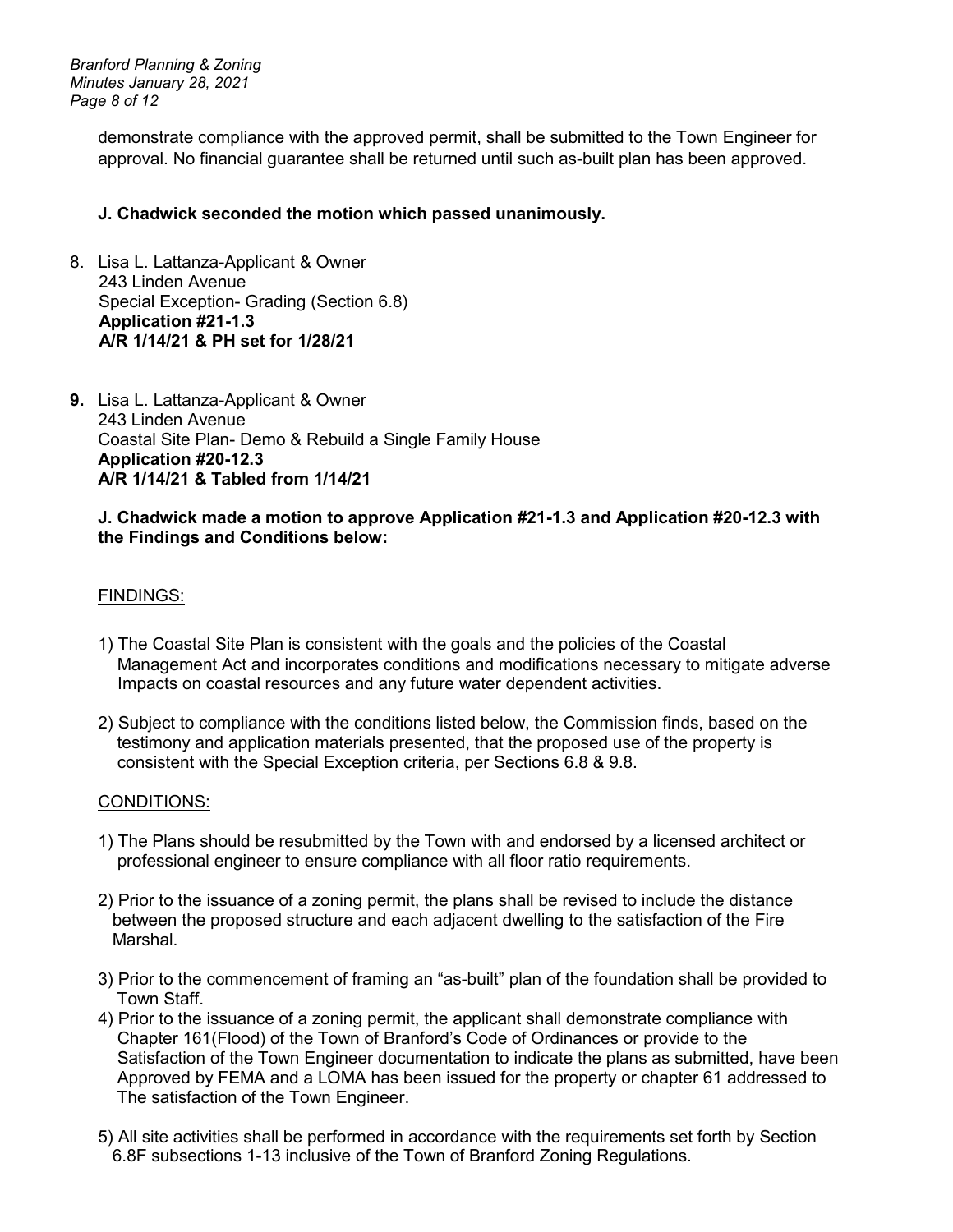*Branford Planning & Zoning Minutes January 28, 2021 Page 9 of 12*

- 6) In accordance with Section 6.8M, a final as built plan shall be submitted to the Town Engineer for approval.
- 7) Prior to the issuance of a Zoning Permit or the Zoning authorization for the issuance of a Building Permit for construction authorized by this approval the applicant and their engineer Shall propose site plan changes to mitigate or eliminate any off-site drainage impact from this proposed construction and regrading to the satisfaction of the Town Engineer.
- **J. Lust seconded the motion which passed unanimously.**

#### **OLD BUSINESS:**

1. 8 Howd LLC, c/o Nicholas Fischer-Applicant & Owner 8 Howd Avenue-2 Lot Subdivision **Application PZ#20-11.10 A/R 12/10/20, Tabled from 1/14/21**

J. Pretti from Criscuolo Engineering represented the applicant and spoke first. He explained this proposal is to split this lot into 2, with both lots meeting all the bulk Standards. They have submitted plans for each lot to have a modest three bedroom home.

K. Piazza highlighted the staff report.

H. Smith reviewed the finding and conditions of approval.

#### **J. Lust made a motion to approve the application with the Finding and Conditions below:**

#### **FINDING:**

1. The use of a fee-in-lieu of the provision of open space is found to be the preferable Option for thie subdivision to comply with Section 3.04.

#### **CONDITIONS:**

- 1. Prior to the start of construction, any erosion control measures shall be installed to the satisfaction of the Zoning Enforcement Officer and maintained throughout the project.
- 2. Submittal of a Soil and Erosion Control Financial Guarantee in favor of the Town of Branford, pursuant to Section 6.8.F.1 of form, content and amount as determined by the Town Planner or Zoning Enforcement Officer as may be advised by the Town Engineer and/or Town Attorney, except that this financial guarantee shall not be in the form of a surety bond prior to the issuance of a building permit.
- 3. Completion of the procedure for the determination of a fee-in-lieu of the provision of open space per Section 3.04.M of the Subdivision Regulations.
- 4. Planting of street trees as required by Section 3.08, possibly outside the r-o-w (as may be required to prevent interference with overhead utility lines) and, if necessary, with the development of an easement to the Town of Branford regarding the ownership of the tree and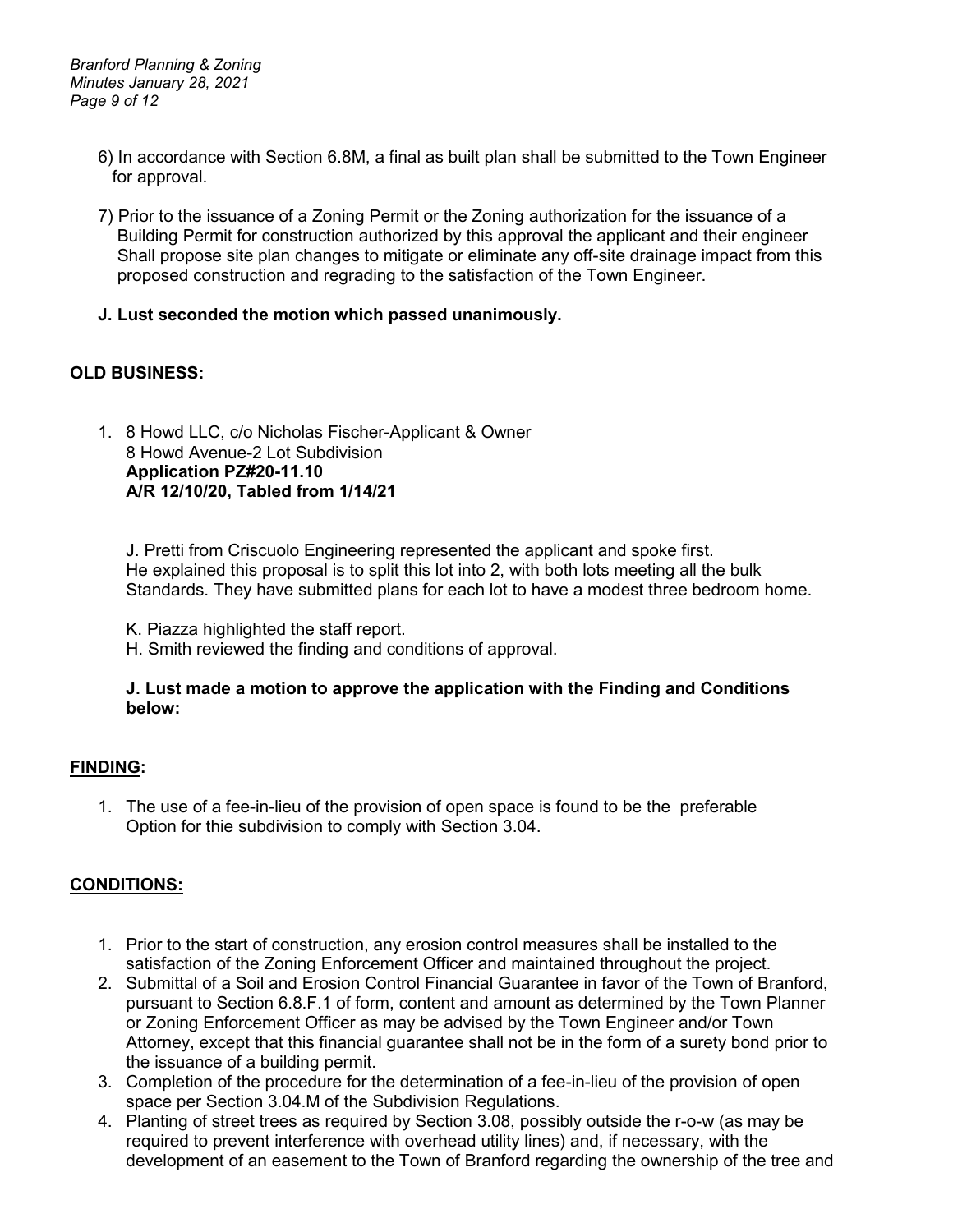*Branford Planning & Zoning Minutes January 28, 2021 Page 10 of 12*

> the obligation of the property owner to not prune/ remove/replace the tree without the permission of the Town and the approval of the Planning and Zoning Commission.

- 5. Damage to any such significant tree shall be repaired by a Connecticut licensed arborist.
- 6. Any significant tree marked for preservation that is removed or damaged beyond satisfactory repair shall be replaced with a sufficient number of trees of the same or similar species as approved by the Commission so that the combined caliper measurements of the replacement trees shall equal or exceed the caliper measurement of the significant tree that was removed or damaged.
- 7. Prior to the issuance of any Certificate of Zoning Compliance or the zoning authorization for the issuance of any Certificate of Occupancy, a financial guarantee shall be submitted to ensure the survival of plant materials in favor of the Town of Branford pursuant to Section 3.08.C.3 to ensure that any required street trees not surviving one (1) year after the completion of all required subdivision improvement shall be replaced at the developers expense. The form, content and amount shall be determined by the Zoning Enforcement Officer as he may be advised by the Town Engineer and the Town Attorney, except that this financial guarantee shall not be in the form of a surety bond.
- 8. If a fractional payment is to be provided in lieu of open space land, the subdivider shall execute a lien securing the total amount of the fee for the entire subdivision, and such lien shall be recorded on the Town of Branford Land Records with a first priority and a form and substance acceptable to the Town Attorney prior to the issuance of a building permit. A release of lien for each lot shall be provided by the Town upon the Town's receipt of the fee for each lot.

#### **M. Palluzzi seconded the motion which passed unanimously.**

2. Mariners Landing, LLC, c/o Sal Marottoli-Applicant Anchor Reef Club at Branford, LLC c/o J. Ziegler-Owner 60 Maple Street PDD Modification/Master Plan Amendment- Mixed Use Development **Application # 20-6.3 A/R 6/4/20, PH opened 7/16/20, Public Hearing closed 11/19/20, Decision Required bv Date: 1/23/20 (Time Extension through 1/28/21 granted by the applicant's attorney)**

Commissioner F. Russo is seated for APP#20-6.1, #20-6.2 AND #20-6.3 FOR COMMISSIONER J. VAIUSO WHO IS ABSENT.

H. Smith reviewed the Resolution for approval for Application #20-6.3 first.

#### **F. Russo made a motion to adopt the Resolution for approval with an effective date of 2/15/21.**

#### **J. Chadwick seconded the motion which passed unanimously.**

3. Mariners Landing LLC, c/o Sal Marottoli-Applicant Anchor Reef Club at Branford, LLC c/o J. Ziegler-Owner 60 Maple Street Site Plan & Coastal Site Plan- Mixed Use Development **Application # 20-6.1 A/R 6/4/20, Decision Required by Date: same as Application #20-6.3**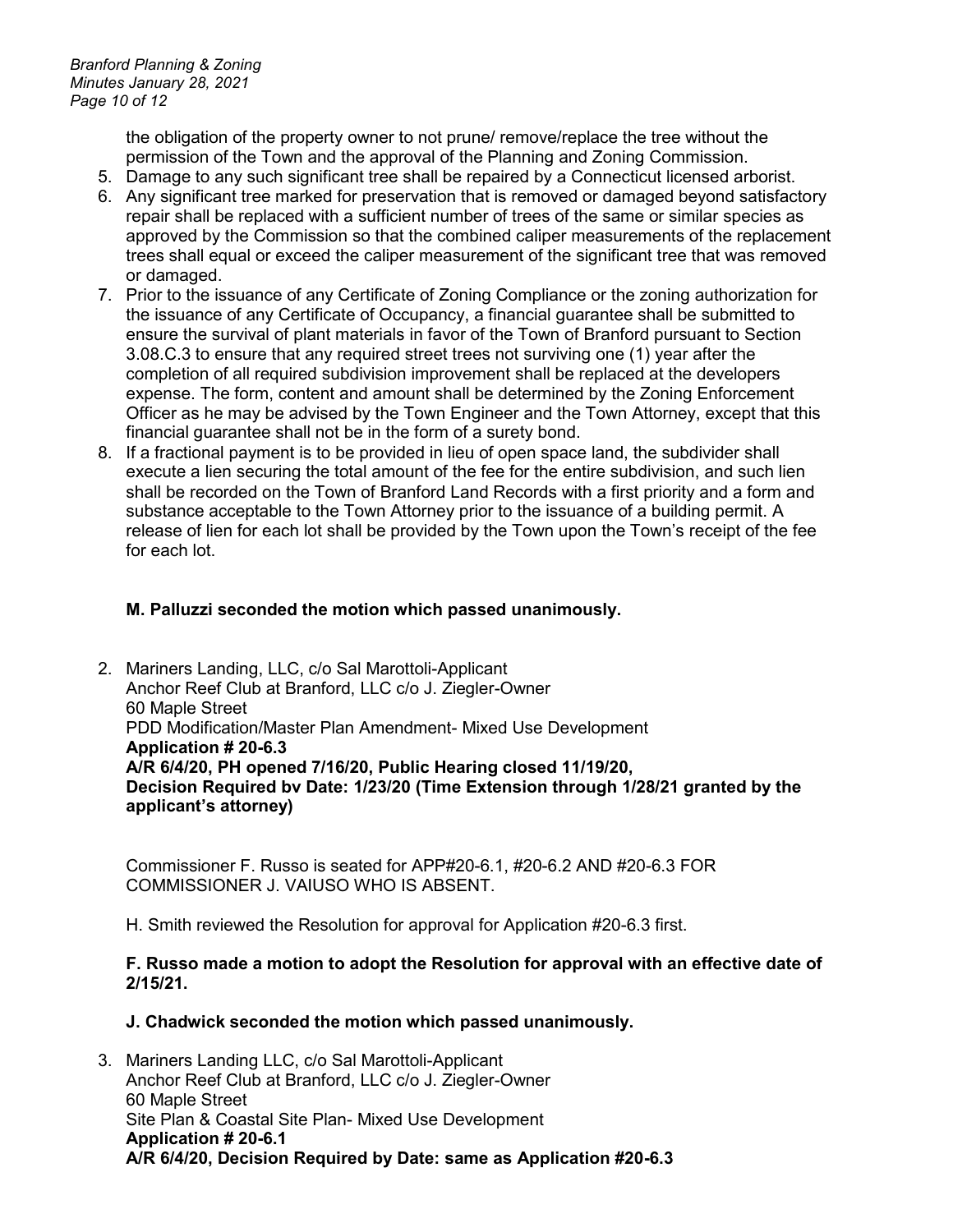*Branford Planning & Zoning Minutes January 28, 2021 Page 11 of 12*

> **J. Chadwick made a motion to adopt the Resolution for Approval with an effective date of 2/17/21.**

#### **F. Russo seconded the motion which passed unanimously.**

4. Mariners Landing, LLC, c/o Sal Marottoli-Applicant Anchor Reef Club at Branford, LLC c/o J. Ziegler-Owner 60 Maple Street 3 Lot Resubdivision **Application # 20-6.2 A/R 6/4/20, PH opened 7/16/20, Public Hearing closed 11/19/20, Decision Required by Date: 1/23/20 (Time Extension through 1/28/21 granted by the applicant's attorney)**

## **M. Palluzzi made a motion to adopt the Resolution for Approval with an effective date of 2/16/21.**

#### **J. Chadwick seconded the motion which passed unanimously.**

5. Stony Creek Estates, LLC-Applicant & Owner 47 Gould Lane Special Exception Modification-Residential Open Space Development-Modification to restriction on development of 10, 12, & 14 Luisa Court **Application #20-11.3 A/R 11/5/20 & PH to be set by Staff and Chairperson, Tabled from 1/14/21**

#### **TABLED to the 2/18/21 meeting**

6. 49 Leetes Island Rd, LLC, c/o Syed Sami–Applicant Oil Barons Inc., c/o Robert Hartmann-Owner 49 Leetes Island Road Special Exception Modification- Convenience Store **Application #20-11.6 A/R 11/19/20 & PH to be set by Staff and Chairperson, Tabled from 1/14/21 WITHDRAWN** 

#### **NEW BUSINESS:**

1. Edward & Nancy Carroll-Applicant & Owner 18 Sunrise Cove Camp Special Exception & Coastal Site Plan- Demo & Rebuild Single Family House **Application #21-1.2 To be A/R & PH to be set** 

#### **The Commission A/R and Staff & Chairperson will set PH date.**

2. John Ceneri-Applicant Patricia Montagnino (Trustee) –Owner 24 Old New England Rd. Special Exception- Grading **Application#21-1.4 To be A/R & PH to be set**

**The Commission A/R and Staff & Chairperson will set PH date.**